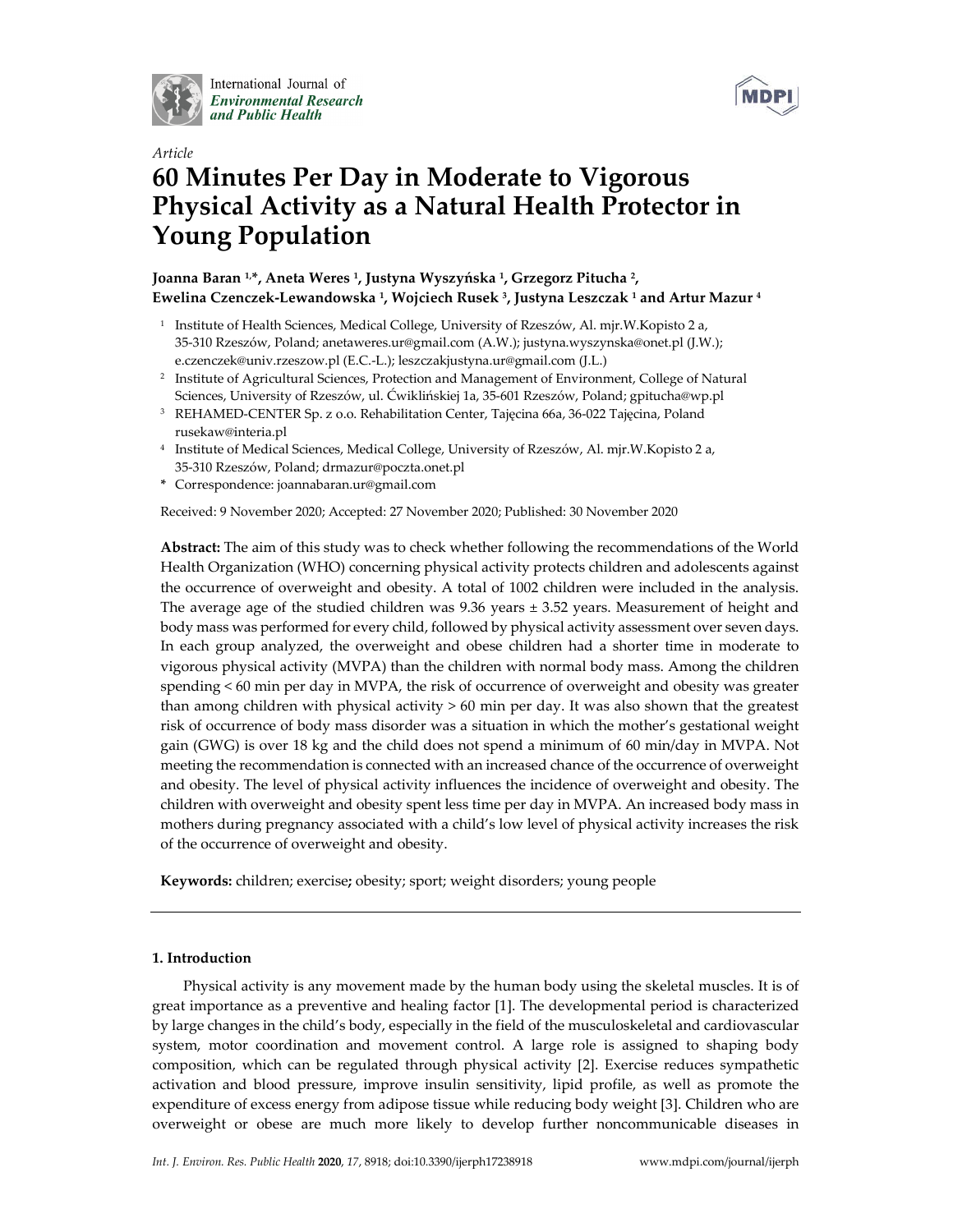adulthood, including insulin resistance (pre-diabetes), diabetes, arterial hypertension, coronary artery disease, and fatty liver disease. Therefore, the implementation of regular physical activity as a permanent habit in the lifestyle of overweight and obese children, as well as the correct bodyweight, is crucial for their health [4].

In order for physical activity to play the role of a preventive factor, it must be performed frequently, regularly and with a given intensity. It is commonly accepted that children and adolescents aged 5–17 (regardless of sex, race or social status) should spend at least 60 min per day in moderate to vigorous physical activity (MVPA), e.g., fun and games, sport, housework, recreation, physical education, or planned exercises in the context of family and school activities. Physical activity over 60 min provides additional health benefits [5]. Most of the daily physical activity should be aerobic. Intensive exercises, including those that strengthen muscles and bones (compression, stretching, torsional movements), should also be included at least three times per week [6]. In addition, it should be remembered that obesity does not appear in a child within a short time and often, its causes go back to the prenatal period. Therefore, it is important to take into account also factors that may affect the baby during pregnancy [7–9]. In the available literature, there are no connections about, i.e., the influence of maternal weight gain during pregnancy and the current level of physical activity of the child on the odds of obesity in this child. There is also little data on the study of physical activity of children with weight disorders using accelerometers. There are many more publications in which the authors used simpler devices—pedometers, while a 3-axis accelerator is a safe method of assessing activity in adults, children and pregnant women. Unlike pedometers, they record the user's movement in all three axes, thanks to which it is possible to distinguish between real movement and, e.g., walking on the spot or moving a hand [10–14].

There is a great need to analyze physical activity in the context of a preventive factor in the development of overweight and obesity in children, as well as to constantly monitor the level of compliance with the standards of physical activity [15]. This is necessary to detect excessive weight gain in some children quickly enough, enabling early interventions to be implemented. Hence the aim of the study was to check whether meeting the World Health Organization (WHO) recommendation on physical activity protects children and adolescents against becoming overweight or obese. Moreover, our second goal was to check the influence of a child's current level of physical activity and the maternal weight gain during pregnancy on the odds of obesity in this child due to the lack of the above data in the available literature.

# **2. Materials and Methods**

## *2.1. Participants*

The study covered 1300 school and kindergarten children. The final size of the study group was affected by the specified inclusion criteria (consent of the parent or legal guardian and the child to participate in the study, age of the child between 3 and 18 years old) and the exclusion criteria (disability or injuries in the lower limbs preventing physical activity).

After the parents' written consent was obtained, 1196 children were qualified for the study and asked to wear the accelerometer. Of those, 74 had insufficient recording time on weekdays, 86 had insufficient recording time on free days (Saturday-Sunday), and 34 did not achieve a sufficient number on weekdays and weekends. Finally, 1002 children were included in the analysis.

The average age of the studied children was  $9.36 \pm 3.52$  years. In the studied group, there was a slightly higher number of boys compared to girls (527 vs. 475).

The research was based on a group of children, as children's young bodies are constantly developing. Physical activity is a modifiable factor that can protect against excessive body weight [16], diabetes [17], arterial hypertension [18], posture defects [19] in children or depression [20].

Additionally, the study group was divided into age groups. This division is based on the different stages of children's motor development as well as the different motor needs of the child. Children aged 4–6 show a greater tendency to mobility and a greater natural need for exercise. Older children are less likely to exercise, especially in adolescence.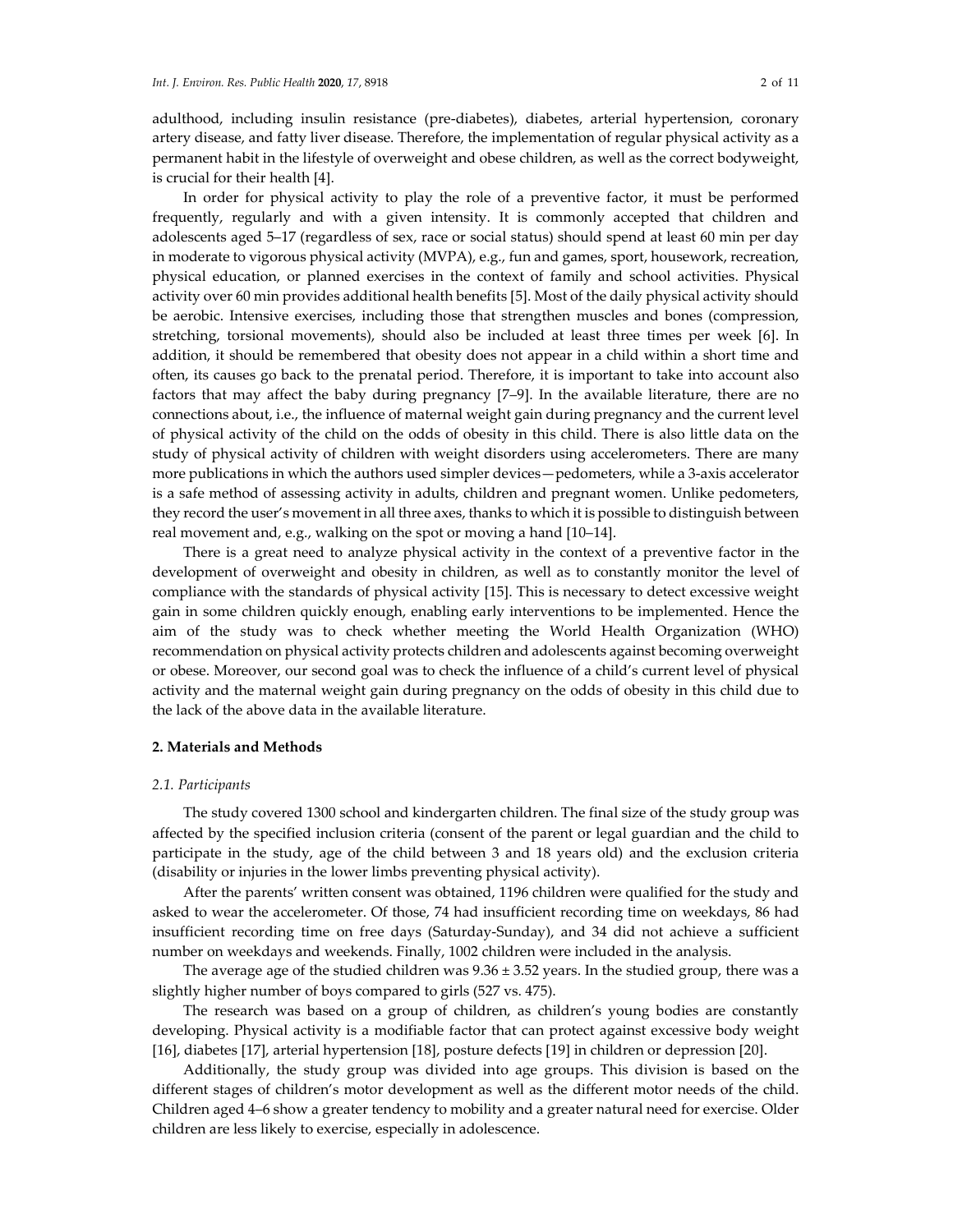In addition, the project collected information about the children's parents and perinatal factors.

## *2.2. Methods*

Schools participating in the study were selected by random sampling. Each participant was examined while on an empty stomach, and subsequent measurements were taken in the morning hours. Measurements of body height and weight were performed for each child, followed by physical activity assessment over 7 days.

In addition, parents completed a questionnaire providing basic information about the child and family and provided a photocopy of the child's health book and mother's pregnancy card.

The research was approved by the Bioethics Committee of the University of Rzeszów No. 18/12/2015 of 2 December 2015.

#### *2.3. Anthropometric Measurements*

Body height was measured using a Seca 213 stadiometer (Seca, Hamburg, Germany). The subject stood barefoot, with his back to the measuring part of the height meter. Body height was measured 3 times, and the mean value was calculated to eliminate measurement error.

Bodyweight was assessed using a Tanita BC 420 MA analyzer (Tanita, Tokyo, Japan). The subject stood barefoot on the analyzer. The upper limbs were placed along the torso, held slightly away from it. The tester entered the age and body height of the subject into the analyzer software. After about 10 s, the result was obtained in the form of a printout.

#### *2.4. Physical Activity Assessment*

Physical activity was assessed using the accelerometer Actigraph wGT3X-BT monitor (Actigraph, Pensacola, FL, USA). Each participant wore an accelerometer on the right side, above the hip, for 7 consecutive days of the week from morning to evening (put on immediately after waking up and taken off immediately before going to sleep). The children were required to wear the accelerometer during all physical activities (e.g., sports, dance, recreational, physical education, etc.). The accelerometer was removed only for sleep, during a visit to the swimming pool and for bathing (the device is not waterproof).

Valid days of physical activity, subject to further evaluation, were considered for the results covering a minimum of 4 days of the recording material (at least 500 min a day), including a minimum of 3 weekdays and a minimum of 1 day of the weekend. The remaining results were considered invalid and rejected [21]. The level of physical activity was determined according to research conducted by Evenson et al. [22], which identified the following division of levels of physical activity:

- sedentary: 0–100 counts per minute (CPM);
- light: 101-2295 CPM:
- moderate: 2296-4011 CPM;
- intensive:  $4012$ –∞ CPM.

In addition, information on the increase in the mother's weight during pregnancy was included in the analysis.

After all of the above data were collected, the children's current body mass index (BMI) percentile was determined in relation to Polish centile grids [23], and the children's body mass category was determined based on the BMI centile in relation to the classification by Barlow et al. [24].

#### *2.5. Statistical Analysis*

Data analysis was performed using selected methods of descriptive statistics and statistical inference. Selected numerical characteristics of the tested parameters were determined: arithmetic mean (x), median (Me), the highest (maximum) and lowest (minimum) values, standard deviation(s).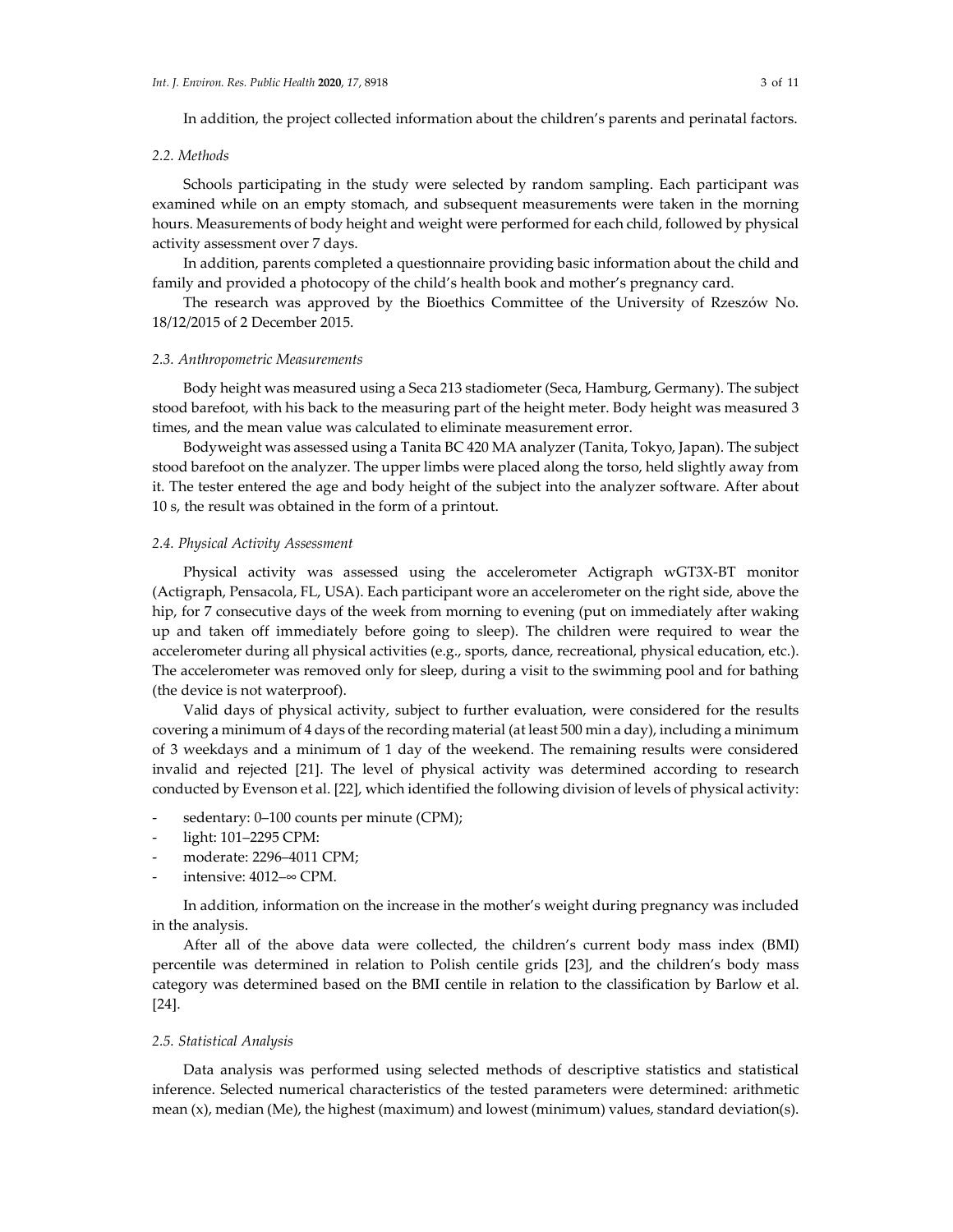The verification of research hypotheses was carried out—depending on the nature of the compared features—by means of appropriate statistical tests. The level of statistical significance (p) was adopted where *p* < 0.05.

To assess the differences in percentage distribution (or the incidence of a certain phenomenon) in the compared groups, the chi-squared test of independence was used, which is a statistical test used to examine the relationship between two features measured on a nominal scale. Where the relationship between measurable and nominal characteristics was tested, then the Mann–Whitney test was used.

Odds ratio (OR) analyses of the probability of children being overweight or obese depending on specific parameters were also performed. The chance of occurrence of a given phenomenon is defined as the result of dividing the probability of its occurrence by the probability of the opposite event. In order to assess whether the difference in the incidence of a given phenomenon is statistically significant, a 95% confidence interval for OR is also given. If this range does not include the value of 1, then there may be a significant difference in the chance of occurrence of a given phenomenon in the two compared groups.

## **3. Results**

Statistically significant differences were found showing higher rates of physical activity among boys. They showed longer time spent in MVPA (both in minutes *p* < 0.001, *p* = 0.001 and percentage  $p < 0.001$ ,  $p = 0.003$ , respectively), longer time spent in MVPA ( $p < 0.001$ ), higher average CPM ( $p =$ 0.001), higher average step counts ( $p = 0.006$ ) and shorter sedentary time ( $p = 0.024$ ) (Table 1).

|                                                                                                    | <b>Sex</b> |                |        |           |             |                |        |           |                  |  |
|----------------------------------------------------------------------------------------------------|------------|----------------|--------|-----------|-------------|----------------|--------|-----------|------------------|--|
| <b>Physical Activity</b><br>Measure                                                                |            |                | Girls  |           | <b>Boys</b> |                |        |           | $\boldsymbol{p}$ |  |
|                                                                                                    | N          | $\overline{x}$ | Me     | <b>SD</b> | N           | $\overline{x}$ | Me     | <b>SD</b> |                  |  |
| Sedentary (min)                                                                                    | 475        | 3329           | 3294   | 915       | 527         | 3264           | 3233   | 938       | 0.291            |  |
| Light (min)                                                                                        | 475        | 1073           | 1046   | 352       | 527         | 1105           | 1077   | 375       | 0.246            |  |
| Moderate (min)                                                                                     | 474        | 239            | 220    | 129       | 527         | 262            | 234    | 134       | < 0.001          |  |
| Vigorous (min)                                                                                     | 475        | 175            | 135    | 172       | 527         | 190            | 143    | 173       | 0.001            |  |
| Sedentary (min/day)                                                                                | 475        | 539.7          | 534.4  | 109.9     | 527         | 528.2          | 521.2  | 113.8     | 0.087            |  |
| Light (min/day)                                                                                    | 475        | 174.1          | 174.1  | 49.2      | 527         | 178.8          | 175.1  | 51.3      | 0.265            |  |
| Moderate (min/day)                                                                                 | 475        | 38.4           | 34.9   | 18.1      | 527         | 42.5           | 38.6   | 20        | < 0.001          |  |
| Vigorous (min/day)                                                                                 | 475        | 27.8           | 20.9   | 24.7      | 527         | 30.7           | 23.8   | 26.6      | 0.002            |  |
| Sedentary (%)                                                                                      | 475        | 69.0           | 70.1   | 9.8       | 527         | 67.5           | 68.6   | 10.3      | 0.024            |  |
| Light $(\%)$                                                                                       | 475        | 22.5           | 22.2   | 6.4       | 527         | 23.1           | 22.7   | 6.8       | 0.240            |  |
| Moderate $(\%)$                                                                                    | 475        | 5.0            | 4.6    | 2.4       | 527         | 5.5            | 5.0    | 2.6       | < 0.001          |  |
| Vigorous (%)                                                                                       | 475        | 3.6            | 2.8    | 3.2       | 527         | 3.9            | 3.1    | 3.3       | 0.003            |  |
| MVPA per day (min)                                                                                 | 475        | 66.2           | 55.7   | 40.8      | 527         | 73.2           | 62.2   | 43.0      | < 0.001          |  |
| <b>CPM</b>                                                                                         | 475        | 562.9          | 497.7  | 315.1     | 527         | 609.1          | 536.8  | 338.6     | 0.001            |  |
| Steps counts per day<br>(thousands)                                                                | 475        | 8.8            | 8.6    | 2.7       | 527         | 9.4            | 9.0    | 3.0       | 0.006            |  |
| Time (min)                                                                                         | 475        | 4817.3         | 4858.7 | 1020.4    | 527         | 4820.1         | 4898.2 | 1061.8    | 0.047            |  |
| $CPM$ -counts per minute, Me - median, MVPA - moderate to vigorous physical activity, $N$ - number |            |                |        |           |             |                |        |           |                  |  |

**Table 1.** Characteristics of parameters describing the level of physical activity of the participants depending on sex.

of participants, *p*—test probability value calculated using the Mann–Whitney test, SD*—*standard deviation  $\bar{x}$  —average.

The data on time spent in MVPA stratified by age and sex are shown in Table 2. When analyzing the MVPA distribution, attention should be paid to the median, not the mean, because the latter is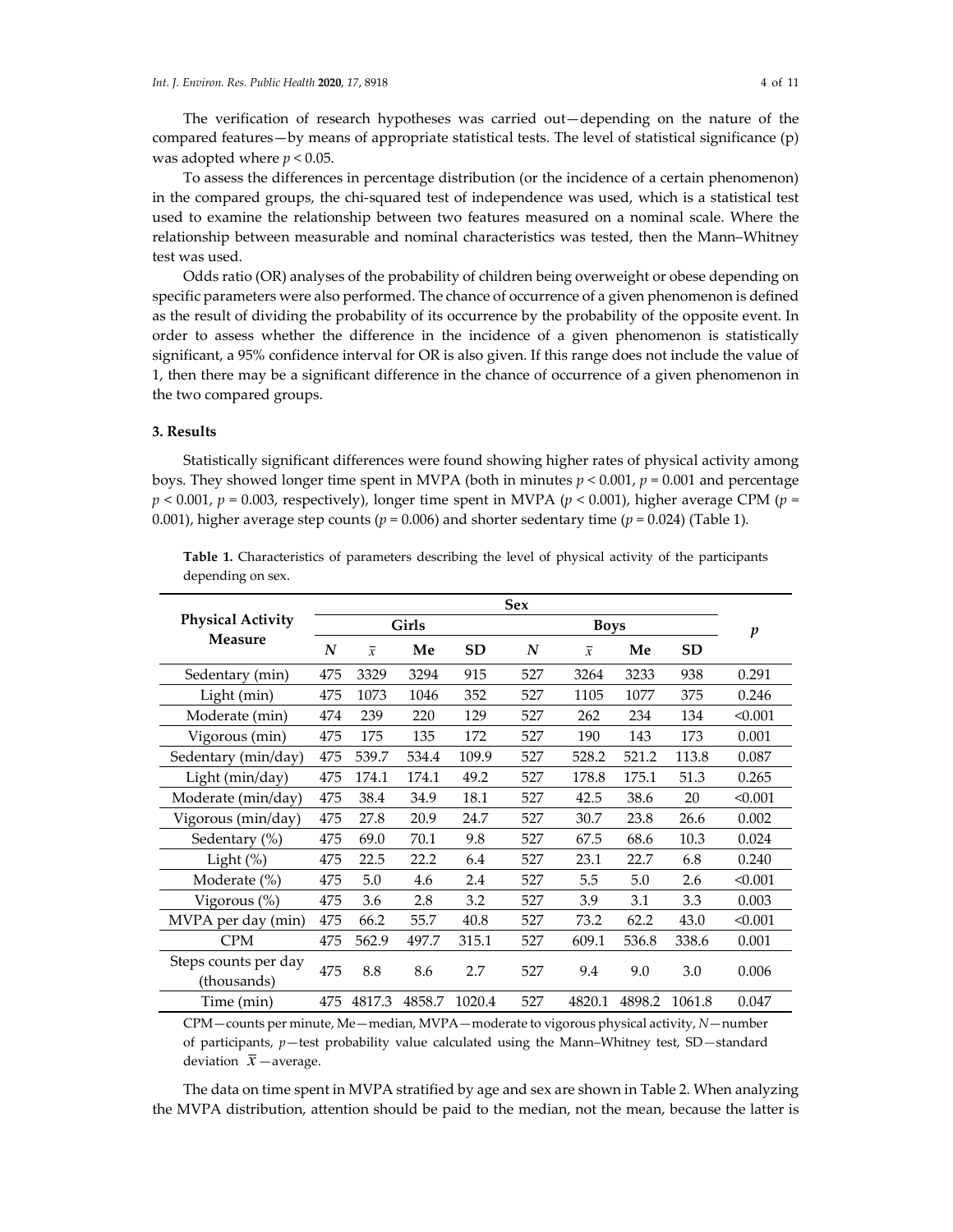exaggerated by a relatively small number of children achieving a very high level of daily physical activity.

|                  |              |                |      |           | <b>MVPA Per Day [min]</b> |                |       |      |       |
|------------------|--------------|----------------|------|-----------|---------------------------|----------------|-------|------|-------|
| <b>Age Group</b> | <b>Girls</b> |                |      |           | <b>Boys</b>               |                |       |      | p     |
|                  | N            | $\overline{x}$ | Me   | <b>SD</b> | N                         | $\overline{x}$ | Me    | SD   |       |
| 4–6 years        | 114          | 66.7           | 52.9 | 46.6      | 128                       | 73.8           | 62.0  | 44.5 | 0.016 |
| 7-11 years       | 217          | 65.9           | 60.4 | 32.9      | 252                       | 69.5           | 64.1  | 35.2 | 0.080 |
| $12-15$ years    | 144          | 66.1           | 52.2 | 46.6      | 147                       | 78.8           | 59.7  | 52.4 | 0.002 |
| v                | 0.037        |                |      |           |                           |                | 0.946 |      |       |

**Table 2.** Time spent in moderate to vigorous physical activity (MVPA) by sex and age of participants.

Me—median, *N*—number of participants, *p*—test probability value calculated using the Mann– Whitney test, SD — standard deviation  $\bar{x}$  — average.

There were differences in the level of activity relative to the child's sex—especially in the oldest age group (*p* = 0.002). Boys aged 12–15 spent an average of 12.7 min more in moderate to vigorous physical activity compared to girls. Among the youngest children (4–6 years), the difference was also statistically significant (*p*= 0.016) and averaged 9.1 min in favor of boys.

Age significantly differentiates the level of girls' activity ( $p = 0.037$ ). In this case, it was the youngest and oldest groups that had the longest time spent in moderate to vigorous physical activity (Table 2).

Table 3 presents the median value of MVPA in relation to the dichotomous division into overweight (and obese) children and with BMI in the norm (or below), in groups divided according to sex and age (it was decided to present the median, due to the asymmetry of the MVPA distribution as it better reflects the average level of this variable). It was shown that the oldest girls who were overweight or obese spent significantly less time in MVPA than girls with normal body weight in this age group. (*p =* 0.041). An analogous result was obtained, taking into account the whole group of 12–15 year-olds (*p* = 0.024) and the entire study group (*p* = 0.049). In addition, in each of the analyzed groups, overweight and obese children had a shorter time in MVPA than children with normal body weight

|                    |                   |                  |                  |                   | Body Mass Category according to BMI Centile |       |                   |                  |                  |  |
|--------------------|-------------------|------------------|------------------|-------------------|---------------------------------------------|-------|-------------------|------------------|------------------|--|
|                    |                   | Girls            |                  | <b>Boys</b>       | ALL                                         |       |                   |                  |                  |  |
|                    | Healthy<br>Weight | Overweight/Obese | $\boldsymbol{p}$ | Healthy<br>Weight | Overweight/Obese                            | p     | Healthy<br>Weight | Overweight/Obese | $\boldsymbol{v}$ |  |
| MVPA (min/day)     |                   |                  |                  |                   |                                             |       |                   |                  |                  |  |
| All                | 57.0              | 52.2             | 0.160            | 62.5              | 59.7                                        | 0.160 | 60.4              | 55.1             | 0.049            |  |
| $4 - 6$<br>years   | 59.3              | 52.8             | 0.351            | 71.0              | 61.6                                        | 0.670 | 65.9              | 57.0             | 0.206            |  |
| $7 - 11$<br>years  | 60.9              | 58.4             | 0.617            | 64.8              | 59.4                                        | 0.086 | 62.7              | 58.9             | 0.104            |  |
| $12 - 15$<br>years | 54.6              | 45.0             | 0.041            | 60.4              | 57.3                                        | 0.423 | 58.2              | 52.0             | 0.024            |  |

**Table 3.** The relationship between time spent in MVPA and bodyweight category (dichotomous division) taking into account the sex and age of the participants.

*p*–test probability value calculated using the Mann–Whitney test.

A detailed analysis of the occurrence of excessive body weight was also carried out, with a breakdown by age and sex. The results are presented in a simplified manner, presenting only the number and percentage share of overweight/obese subjects in the groups under comparison.

This analysis showed that in the oldest group of girls, excessive body weight occurred twice as often if the subject did not meet a minimum of 60 min per day in MVPA (*p =* 0.043) (Table 4.).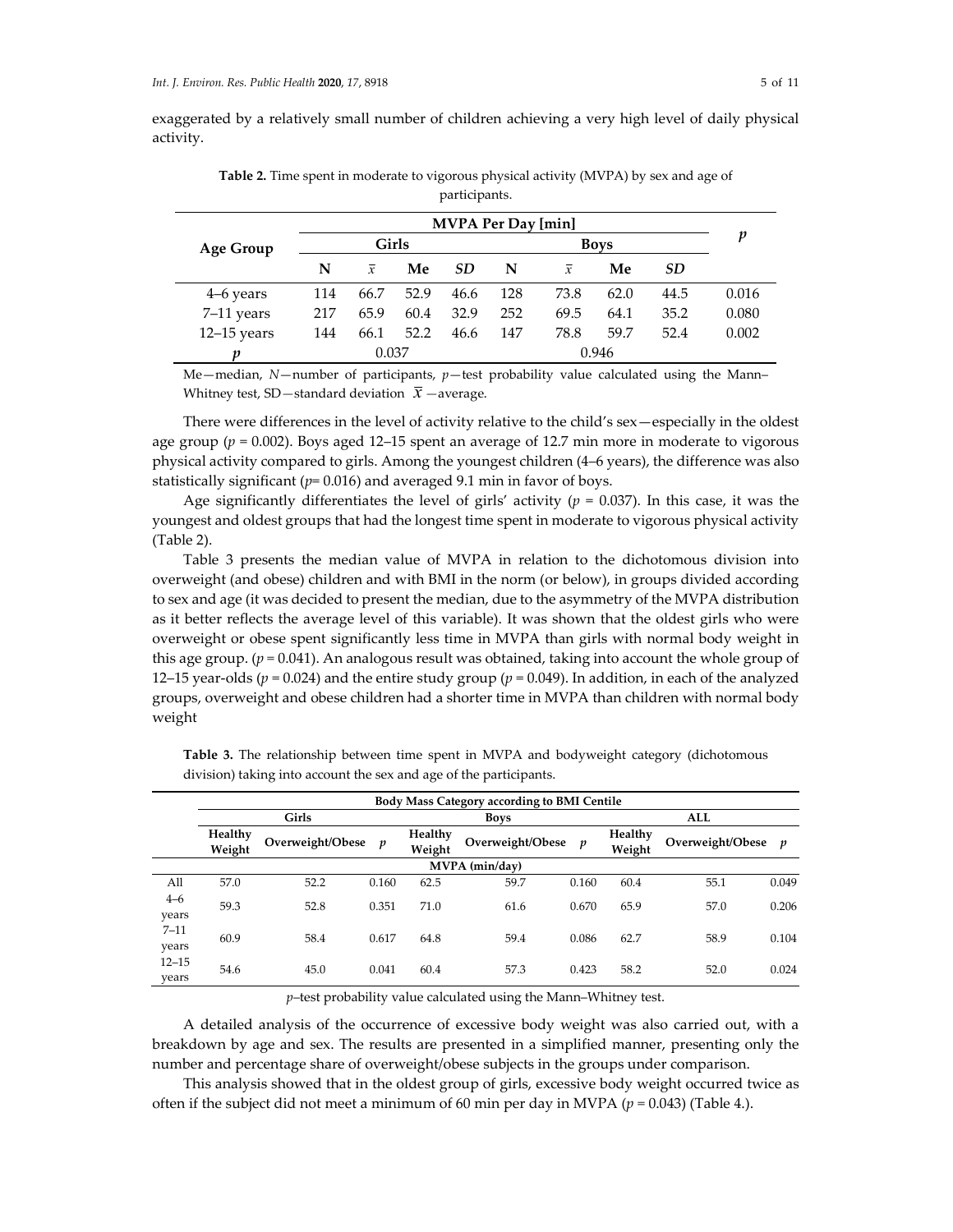|                                  | <b>Time of Daily Physical Activity</b> |            |    |           |       |
|----------------------------------|----------------------------------------|------------|----|-----------|-------|
| Occurrence of Overweight and     |                                        | $< 60$ min |    | $>60$ min | p     |
| Obesity according to Age and Sex | N                                      | $\%$       | N  | $\%$      |       |
| Girls 4–6 years                  |                                        | 10.0%      | 6  | 14.0%     | 0.522 |
| Girls 7-11 years                 | 17                                     | 16.0%      | 16 | 14.4%     | 0.739 |
| Girls 12-15 years                | 27                                     | 30.7%      | 9  | 15.8%     | 0.043 |
| Boys 4-6 years                   | 10                                     | 16.9%      | 13 | 19.4%     | 0.722 |
| Boys 7-11 years                  | 19                                     | 18.1%      | 16 | 11.0%     | 0.107 |
| Boys 12-15 years                 | 16                                     | 20.0%      | 13 | 17.6%     | 0.704 |

**Table 4.** The relationship between the occurrence of overweight and obesity and the recommended time of physical activity, taking into account the sex and age of the participants.

*N*—number of participants, *p*—test probability value calculated using the Mann–Whitney test, % percent.

Among the children spending <60 min per day in MVPA, the risk of overweight or obesity was greater than in the children with MVPA > 60 min per day (Table 5).

|  |  |  |  |  | Table 5. Odds ratio of overweight and obesity depending on the time of daily MVPA. |  |  |  |  |  |  |
|--|--|--|--|--|------------------------------------------------------------------------------------|--|--|--|--|--|--|
|--|--|--|--|--|------------------------------------------------------------------------------------|--|--|--|--|--|--|

|                           |      | <b>Time of Daily MVPA</b> |  |      |                           |       |  |  |  |
|---------------------------|------|---------------------------|--|------|---------------------------|-------|--|--|--|
|                           |      | $>60$ min                 |  |      |                           |       |  |  |  |
|                           | N    | $\frac{6}{10}$            |  | $\%$ | ΩR                        |       |  |  |  |
| Occurrence of             |      |                           |  |      |                           |       |  |  |  |
| overweight and<br>obesity | - 73 | 14.7%                     |  |      | 96 18.9% 1.36 (0.97–1.89) | 0.033 |  |  |  |

*N*—number of participants, OR—odds ratio, *p*—test probability value calculated using the Mann–Whitney test, %—percent.

Due to numerous reports on the impact of maternal weight gain during pregnancy on the subsequent occurrence of childhood obesity, the incidence of overweight/obesity in the separate groups was compared in relation to the mother's weight gain during pregnancy and the child's current physical activity. The reference point was a group where mothers gained no more than 18 kg and children met the recommendation for physical activity. It has been shown that the greatest risk of weight disorders is when a pregnant mother gained over 18 kg and the child does not spend at least 60 min/day in MVPA (Table 6).

| Weight Increase of    | Occurrence of Overweight/Obesity ( $p = 0.048$ ) |    |     |  |  |
|-----------------------|--------------------------------------------------|----|-----|--|--|
| Mother in             |                                                  |    | All |  |  |
| Pregnancy/Activity of | $N$ (%)                                          | ΟR |     |  |  |

Up to  $18 \text{ kg} / 50 \text{ min}$  32 (11.6%) 1 275 Up to 18 kg/<60 min 47 (16.2%) 1.47 (0.91–2.38) 290 Over 18 kg/>60 min 17 (18.1%) 1.68 (0.88–3.18) 94 Over 18 kg/<60 min 21 (23.3%) 2.31 (1.25–4.26) 90

**Table 6.** Odds ratio of overweight and obesity depending on the mother's weight gain during pregnancy and the child's level of physical activity.

| $N$ —number of participants, OR—odds ratio, $p$ —test probability value calculated using the Mann–Whitney |  |
|-----------------------------------------------------------------------------------------------------------|--|
| test, %—percent.                                                                                          |  |

### **4. Discussion**

**the Child**

Low levels of physical activity at a young age are associated with a number of adverse health effects. Many systematic reviews suggest the importance of promoting more physical activity,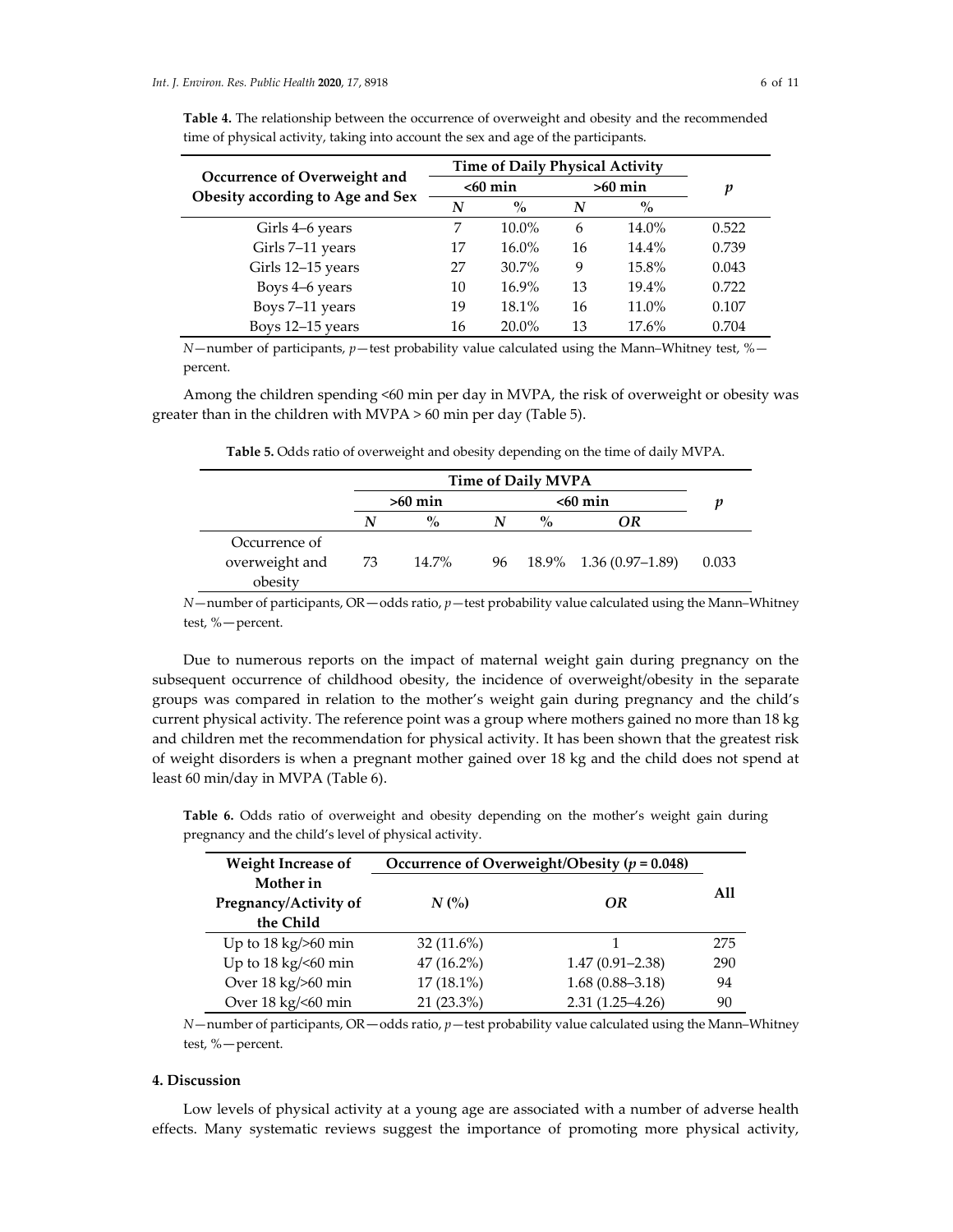or metabolic diseases [27–29].

healthy diets and nutrition for good health-related quality of life among children and adolescents. [25,26] In addition, there is scientific evidence that sedentary behaviors during adolescence are negatively associated with adolescent health outcomes, such as obesity and the risk of metabolic diseases. Sedentary time can also have an influence on health states in adult ages. Increased body

Our research showed a number of significant results regarding the relationship between physical activity and body weight in the studied children. First, boys were more active than girls in terms of steps counts, MVPA and each of its components. Girls, on the other hand, showed a greater proportion of the daytime spent in sedentary activities.

weight and reduced physical activity predispose to an increased risk of mental cardiovascular, motor

Second, in both the girls and boys groups, in each age group, obese children spent less time in MVPA activities per day. This difference was particularly noticeable in the whole study group, the whole group of 12–15-year-old children and the group of 12–15-year-old girls. This was confirmed by statistical significance tests. This is also confirmed by the odds ratio (OR = 1.36 95% CI: 0.97–1.89.  $p = 0.033$ ) of overweight or obesity in children who do not meet the WHO recommendations for 60 min a day in MVPA. Additionally, 2 times more girls aged 12–15 years who did not meet the standard of 60 min a day MVPA was in the group of obese children (in relation to children with normal body weight).

The last result obtained by us, complementing the above summary, was the greatest chance of overweight or obesity in children who do not meet the WHO recommendation for physical activity and in addition, their mothers gained over 18 kg during pregnancy, which is the maximum recommended weight gain and concerns women with underweight before pregnancy (women who are normal or overweight or obese should gain less weight correspondingly). This is a nearly 2.5 times greater chance of obesity in a child in relation to children who meet the 60 min a day MVPA standard and whose we have gained less than 18 kg during pregnancy [30].

The results of our research on the time spent in MVPA by obese and non-obese children are consistent with the results of other researchers. Compliance by children with the WHO recommendations on spending a minimum of 60 min a day in MVPA shows a highly protective effect against the occurrence of overweight or obesity [31]. This is confirmed by scientific evidence. Children who are overweight or obese spend significantly less time in MVPA in relation to children with normal body weight. This applies to both girls and boys [32].

What is more, girls and boys whose body weight was classified as normal or below normal spent 5–20 more time in moderate and vigorous physical activity than overweight, obese or very obese children. These data are consistent with our research results. Moreover, the largest disparities were noted in the age group of 6–8 years; at the same time, this age group was the most physically active among both girls and boys [33].

Children with normal body weight had the longest daily time in MVPA (on average 88 min vs. 45 min for overweight and obese children) [34] as well as MVPA during school time (16.6 min vs. 19.6 min), during weekdays outside of school (20.9 min vs. 25.5 min) and during the weekend (35.6 min vs. 46.5 min) [35].

Another issue analyzed was meeting or not to meet the 60 min a day recommendation at the MVPA. Meeting the minimum daily standard of 60 min in MVPA also turns out to be extremely important in protecting against the occurrence of overweight and obesity. According to Vale et al., boys more often achieved the recommendations of ≥1 h MVPA and ≥3 h TPA than girls. Noncompliance with the recommendations of  $\geq 1$  h MVPA was associated with obesity (OR = 3.8; IC: 1.3–10.4) only in girls [36], which was also confirmed in our research.

Diouf et al. also showed that in a group of children who meet the recommendations for spending a minimum of 60 min a day in MVPA, there were the most children with normal body weight and only below 10% of overweight and obese children [34]. These results are similar to the results of the author's own research. Statistical analysis showed that in the case of girls and boys aged 7–11 years and 12–15 years, the greater percentage of children who are overweight or obese was in the group of children who did not meet the recommendations of 60 min daily in MVPA.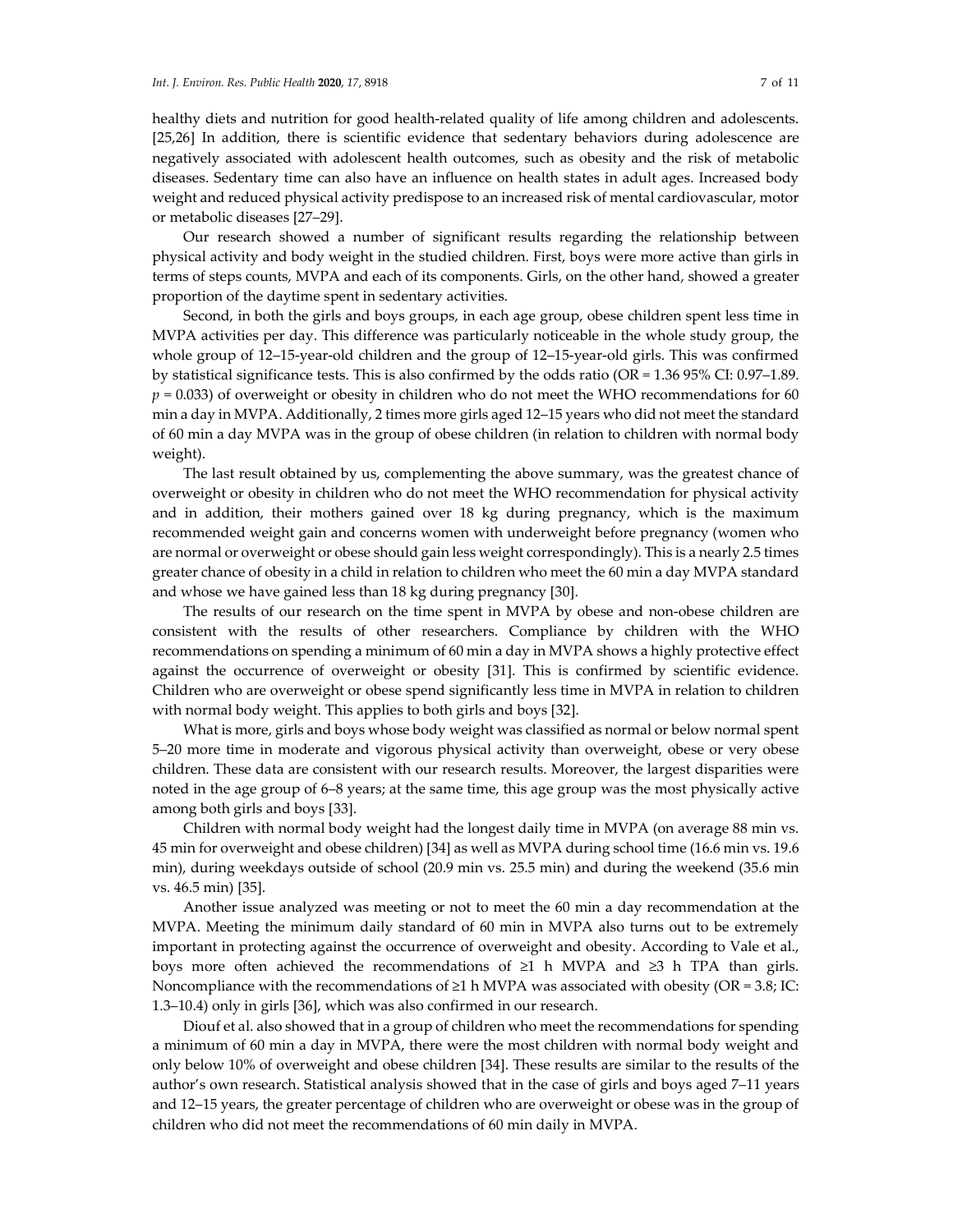The latest analysis, supplementing the knowledge with maternal factors, also brought some interesting observations. It was also found that both excessive GWG and the level of physical activity of the child interact with each other increasing the risk of overweight and obesity in the child. Three models were compared: (1) GWG in the norm and the child's physical activity < 60 min/day, (2) GWG above the norm and the child's physical activity < 60 min/day, (3) GWG above the norm and the child's physical activity > 60 min/day; in relation to GWG in the norm and the child's physical activity > 60 min/day. It has been shown that each of the three models increased the risk of overweight and obesity in the child; however, the highest odds ratio is brought by the combination of GWG above the norm and low physical activity of the child (OR =  $1.68$ ;  $95\%$  CI: 0.88–3.18;  $p = 0.048$ )).

Such results were also obtained by other researchers confirming the adverse effect of excessive GWG on the child's body weight in the later years of his life. Higher maternal GWG was associated with a greater BMI of the offspring, and the risk of being overweight doubled in children whose mothers were overweight/obese before pregnancy and gained weight during pregnancy [37,38].

Insufficient GWG is associated with an increased risk of a child being underweight, while excessive GWG is associated with an increased risk of overweight and obesity [39]. Overweight/obesity of pregnant mothers and excessive GWG are associated with greater weight gain and increased length of offspring in early infancy also. Excessive GWG has been associated with an increased risk of overweight and obesity in infants [40]. Both high pre-pregnancy BMI and inappropriate GWG are associated with higher BMI in offspring. Pregnant women should try to achieve appropriate weight gain to prevent obesity in their children [41].

Despite the efforts, the authors did not avoid limitations in the design of the research. One of the weaknesses is the lack of information about parents from direct examination (the data only comes from interviews) and the lack of data on children < 4 years of age and >15 years of age, which would allow the presentation of results for the entire population of children from the studied region.

However, this study has many strengths, which include a relatively large study group (in general), comparable numbers of children by sex and place of residence, and the fact that measurements were taken on accelerometers, which are objective devices. The indicated features of the study group have a positive impact on the reliability of the tests.

The conducted research proved the beneficial effect of physical activity in protecting the child against overweight or obesity. However, bearing in mind the above limitations, some modifications should be introduced when planning further studies. The first is to plan longitudinal studies, starting from the prenatal period through the early childhood period to school age. This would undoubtedly have an influence on the extension of the time and cost of the research; however, it would provide valuable information, e.g., on the course of pregnancy, mother's weight gain during pregnancy, body weight changes from the neonatal period to the school period, and all these data would come from a direct study.

In addition, when recruiting educational institutions, it would be worth qualifying a larger number of institutions so that the study also covers children < 4 years of age and> 15 years, which the authors did not manage to do in this study.

The take-home message from this research is that even small amounts of regular physical activity can protect against excessive weight. Maintaining appropriate weight gain during pregnancy and preventing overweight/obesity in mothers before pregnancy should also be a strategy for preventing overweight/obesity in children.

#### **5. Conclusions**

Failure to meet the standard is associated with a greater chance of overweight and obesity. The level of physical activity affects the incidence of overweight and obesity. Children who had > 60 min daily MVPA were more likely to have normal or below normal body weight. Overweight and obese children spent less time a day in MVPA. Among 12–15-year-old girls with activity < 60 min a day, the incidence of overweight and obesity was twice as high as in girls who meet the recommendations. Excessive weight gain of a pregnant mother, combined with a low level of physical activity of the child, increases the risk of overweight and obesity.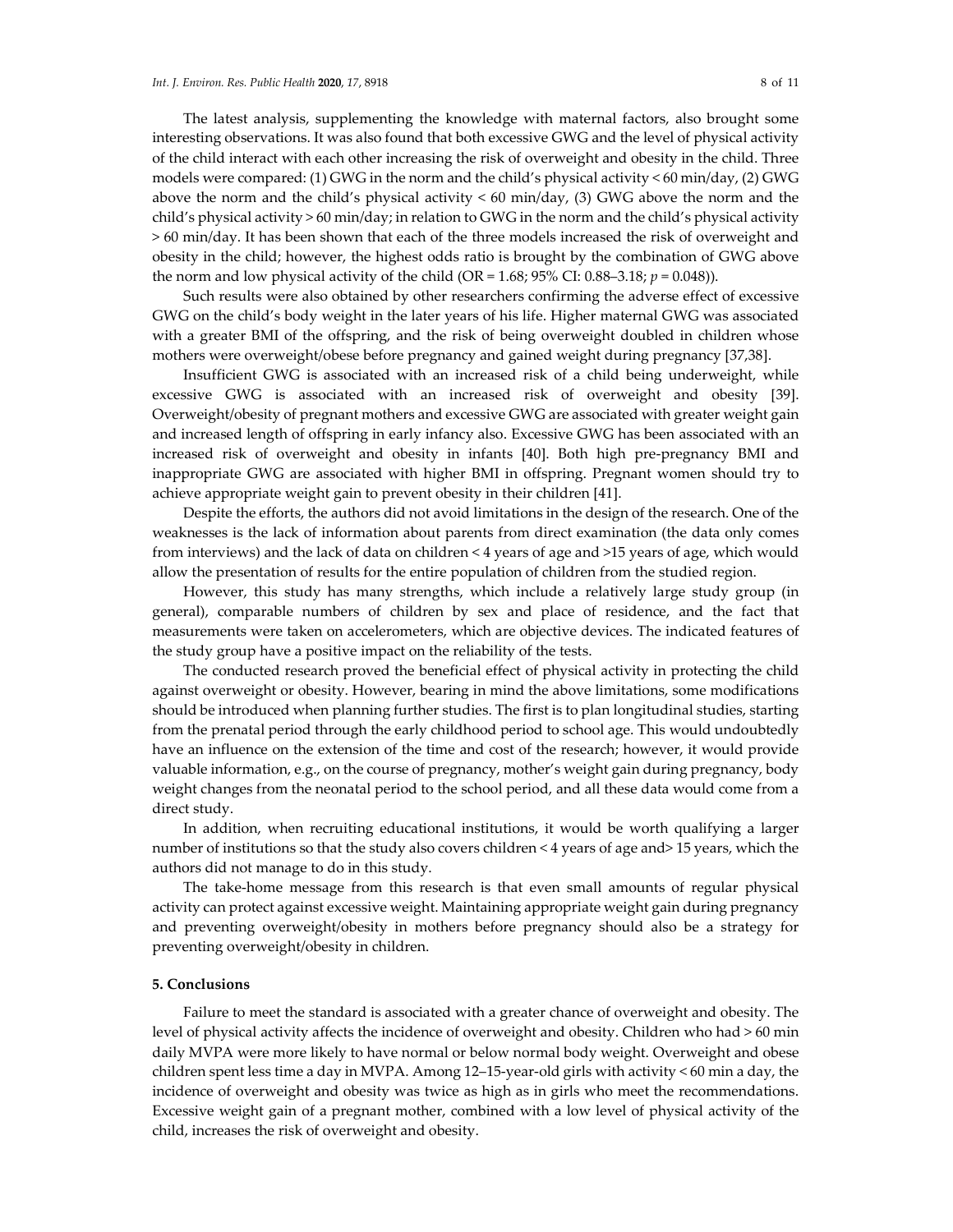**Author Contributions:** Conceptualization, J.B., A.W. and A.M.; methodology, J.B., A.W., formal analysis, G.P., W.R.; resources, J.L., E.C.-L.; data curation, J.W.; supervision—A.M.; writing—original draft preparation, J.B., A.W., J.W., G.P., W.R. J.L., E.C.-L., A.M.; writing—review and editing, J.B., A.W., J.W., G.P., W.R., J.L., E.C.-L., A.M.; Agreement to be accountable for all aspects of the work J.B., A.W., J.W., G.P., W.R., J.L., E.C.-L., A.M. All authors have read and agreed to the published version of the manuscript.

**Funding:** This research received no external funding.

**Conflicts of Interest:** The authors declare no conflicts of interest.

## **References**

- 1. Thivel, D.; Tremblay, A.; Genin, P.M.; Panahi, S.; Rivière, D.; Duclos, M. Physical Activity, Inactivity, and Sedentary Behaviors: Definitions and Implications in Occupational Health. *Front. Public Health* **2018**, *6*, 288, doi:10.3389/fpubh.2018.00288.].
- 2. Luttikhuis, H.O.; Baur, L.; Jansen, H.; Shrewsbury, V.A.; O'Malley, C.; Stolk, R.P.; Summerbell, C.D. Interventions for treating obesity in children. *Cochrane Database Syst. Rev.* **2019**, *2019*, CD001872.
- 3. Sothern, M.S. Obesity prevention in children: Physical activity and nutrition. *Nutrition* **2004**, *20*, 704–708.
- 4. Sahoo, K.; Sahoo, B.; Choudhury, A.K.; Sofi, N.Y.; Kumar, R.; Bhadoria, A.S. Childhood obesity: Causes and consequences. *J. Fam. Med. Prim. Care* **2015**, *4*, 187–192.
- 5. Department of Health, Physical Activity, Health Improvement and Protection. *Start Active, Stay Active: A Report on Physical Activity for Health from the Four Home Countries*; Chief Medical Officers: London, UK, 2011; pp. 26–31.
- 6. Recommended population levels of physical activity for health. Age group: 5–17 years old. In *Global Recommendations on Physical Activity for Health*; World Health Organization: Geneva, Switzerland, 2010; pp. 17–21. ISBN 978-92-4-332-159-997-9.
- 7. Lu, W.; Zhang, X.; Wu, J.; Mao, X.; Shen, X.; Chen, Q.; Zhang, J.; Huang, L.; Tang, Q. Association between trimester-specific gestational weight gain and childhood obesity at 5 years of age: Results from Shanghai obesity cohort. *BMC Pediatrics* **2019**, *19*, 139, doi:/10.1186/s12887-019-1517-4.
- 8. Mourtakos, S.P.; Tambalis, K.D.; Panagiotakos, D.B.; Antonogeorgos, G.; Arnaoutis, G.; Karteroliotis, K.; Sidossis, L.S. Maternal lifestyle characteristics during pregnancy, and the risk of obesity in the offspring: A study of 5,125 children. *BMC Pregnancy Childbirth* **2015**, *15*, 66, doi:10.1186/s12884-015-0498-z.
- 9. Li, L.; Peters, H.; Gama, A.; Carvalhal, M.I.M.; Nogueira, H.G.M.; Rosado-Marques, V.; Padez, C. Maternal smoking in pregnancy association with childhood adiposity and blood pressure. *Pediatric Obes*. **2015**, *11*, 202–209, doi:10.1111/ijpo.12046.
- 10. Schneider, P.L.; Crouter, S.; Bassett, D.R. Pedometer measures of free-living physical activity: Comparison of 13 models. *Med. Sci. Sports Exerc.* **2004**, *36*, 331–335.
- 11. Bassett, D.R., Jr.; Wyatt, H.R.; Thompson, H.; Peters, J.C.; Hill, J.O. Pedometer-Measured Physical Activity and Health Behaviors in United States Adults. *Med. Sci. Sports Exerc.* **2010**, *42*, 1819–1825, doi:10.1249/MSS.0b013e3181dc2e54.
- 12. Montoye, H.J.; Washburn, R.; Servais, S.; Ertl, A.; Webster, J.G.; Nagle, F.J. Estimation of energy expenditure by a portable accelerometer. *Med. Sci. Sports Exerc.* **1983**, *15*, 403–407.
- 13. Bingham, D.D.; Collings, P.J.; Clemes, S.A.; Costa, S.; Santorelli, G.; Griffiths, P.; Barber, S.E. Reliability and Validity of the Early Years Physical Activity Questionnaire (EY-PAQ). *Sports* **2016**, *4*, 30, doi:10.3390/sports4020030.
- 14. Chandonnet, N.; Saey, D.; Alme'ras, N.; Marc, I. French Pregnancy Physical Activity Questionnaire Compared with an Accelerometer Cut Point to Classify Physical Activity among Pregnant Obese Women. *PLoS ONE* **2012**, 7, e38818, doi:10.1371/journal.pone.0038818.
- 15. Bülbül, S. Exercise in the treatment of childhood obesity. *Turk. Arch. Pediatrics/Türk Pediatri Arşivi* **2020**, *55*, 2–10.
- 16. McCambridge, T.M.; Bernhardt, D.T.; Brenner, J.S.; Congeni, J.A.; Gomez, J.E.; Gregory, A.J.; Gregory, D.B.; Griesemer, B.A.; Reed, F.E.; Rice, S.G.; et al. Active Healthy Living: Prevention of Childhood Obesity Through Increased Physical Activity. *Pediatrics* **2006**, *117*, 1834–1842, doi:10.1542/peds.2006-0472.
- 17. Absil, H.; Baudet, L.; Robert, A.; Lysy, P. Benefits of physical activity in children and adolescents with type 1 diabetes: A systematic review. *Diabetes Res. Clin. Pract.* **2019**, *156*, 107810, doi:10.1016/j.diabres.2019.107810.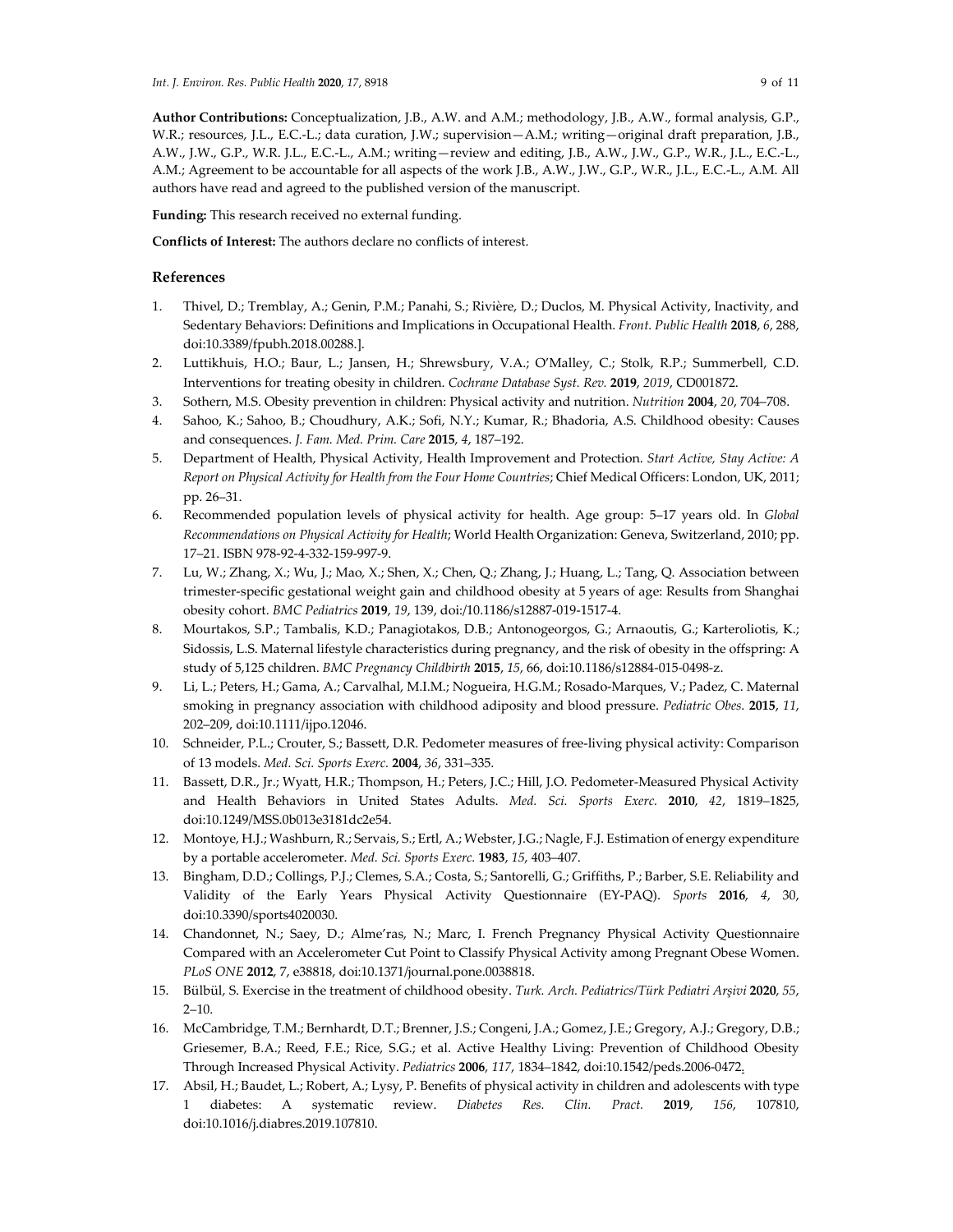(access on 13 January 2020).

- 18. Diaz, K.M.; Shimbo, D. Physical activity and the prevention of hypertension. *Curr. Hypertens. Rep*. **2013**, *15*, 659–668, doi:10.1007/s11906-013-0386-8.
- 19. Wyszyńska, J.; Podgórska-Bednarz, J.; Drzał-Grabiec, J.; Rachwał, M.; Baran, J.; Czenczek-Lewandowska, E.; Leszczak, J.; Mazur, A. Analysis of Relationship between the Body Mass Composition and Physical Activity with Body Posture in Children. *BioMed Res. Int.* **2016**, *10*, 1851670, doi:10.1155/2016/1851670.
- 20. Korczak, D.J.; Madigan, S.; Colasanto, M. Children's Physical Activity and Depression: A Meta-analysis. *Pediatrics* **2017**, *139*, e20162266, doi:10.1542/peds.2016-2266.
- 21. Cooper, A.R.; Goodman, A.; Page, A.S.; Sherar, L.B.; Esliger, D.W.; van Sluijs, E.M.; Andersen, L.B.; Anderssen, S.; Cardon, G.; Davey, R.; et al. Objectively measured physical activity and sedentary time in youth: The International children's accelerometry database (ICAD). *Int. J. Behav. Nutr. Phys. Act.* **2015**, *12*, 113, doi:10.1186/s12966-015-0274-5.
- 22. Evenson, K.R.; Catellier, D.J.; Gill, K.; Ondrak, K.S.; McMurray, R.G. Calibration of two objective measures of physical activity for children. *J. Sports Sci*. **2008**, *26*, 1557–1565.
- 23. Instytut Pomnik—Centrum Zdrowia Dziecka. Siatki Centylowe Dzieci i Młodzieży w Wieku 3–18 lat. Available online: http://www.czd.pl/index.php?option=com\_content&view=article&id=1717&Itemid=538
- 24. Barlow, S.E.; The Expert Committee. Expert committee recommendations regarding the prevention, assessment, and treatment of child and adolescent overweight and obesity: Summary report. *Pediatrics* **2007**, *120*, 164–192.
- 25. Wu, X.Y.; Zhuang, L.H.; Li, W.; Guo, H.W.; Zhang, J.H.; Zhao, Y.K.; Hu, J.W.; Gao, Q.Q.; Luo, S.; Ohinmaa, A.; et al. The influence of diet quality and dietary behavior on health-related quality of life in the general population of children and adolescents: A systematic review and meta-analysis. *Qual. Life Res.* **2019**, *28*, 1989–2015, doi:10.1007/s11136-019-02162-4.
- 26. Thomas, M.M.; Gugusheff, J.; Baldwin, H.J.; Gale, J.; Boylan, S.; Mihrshahi, S. Healthy Lifestyle Behaviours Are Associated with Children's Psychological Health: A Cross-Sectional Study. *Int. J. Environ. Res. Public Health* **2020**, *17*, 7509, doi:10.3390/ijerph17207509.
- 27. Biddle, S.J.; Ciaccioni, S.; Thomas, G.; Vergeer, I. Physical activity and mental health in children and adolescents: An updated review of reviews and an analysis of causality. *Psychol. Sport Exerc.* **2019**, *42*, 146– 155, doi:10.1016/j.psychsport.2018.08.011.
- 28. Martinez-Gómez, D.; Welk, G.J.; Calle, M.E.; Marcos, A.; Veiga, O.L.; AFINOS Study Group. Preliminary evidence of physical activity levels measured by accelerometer in Spanish adolescents; the AFINOS Study. *Nutr. Hosp.* **2009**, *24*, 226–232.
- 29. Mitchell, J.A.; Rodriguez, D.; Schmitz, K.H.; Audrain-McGovern, J. Greater screen time is associated with adolescent obesity: A longitudinal study of the BMI distribution from ages 14 to 18. *Obesity* **2013**, *21*, 572– 575, doi:10.1002/oby.20157.
- 30. Rasmussen, K.M.; Yaktine, A.L. *Weight Gain during Pregnancy: Reexamining the Guidelines*; National Academies Press: Washington, DC, USA, 2009; pp. 241–261.
- 31. Sigmund, E.; Sigmundová, D.; Badura, P.; Kalman, M.; Hamrik, Z.; Pavelka, J. Temporal Trends in Overweight and Obesity, Physical Activity and Screen Time among Czech Adolescents from 2002 to 2014: A National Health Behaviour in School-Aged Children Study. *Int. J. Environ. Res. Public Health* **2015**, *12*, 11848–11868, doi:10.3390/ijerph120911848.
- 32. Oliveira, L.C.; Ferrari, G.L.M.; Araújo, T.L.; Matsudo, V. Overweight, obesity, steps, and moderate to vigorous physical activity in children. *Rev. Saude Publica* **2017**, *51*, 38, doi:10.1590/S1518- 8787.2017051006771.
- 33. Chung, A.E.; Skinner, A.C.; Steiner, M.J.; Perrin, E.M. Physical Activity and BMI in a Nationally Representative Sample of Children and Adolescents. *Clin. Pediatrics* **2012**, *51*, 122–129, doi:10.1177/0009922811417291.
- 34. Diouf, A.; Thiam, M.; Idohou-Dossou, N.; Diongue, O.; Mégné, N.; Diallo, K. Physical Activity Level and Sedentary Behaviors among Public School Children in Dakar (Senegal) Measured by PAQ-C and Accelerometer: Preliminary Results. *Int. J. Environ. Res. Public Health* **2016**, *13*, 998, doi:10.3390/ijerph13100998.